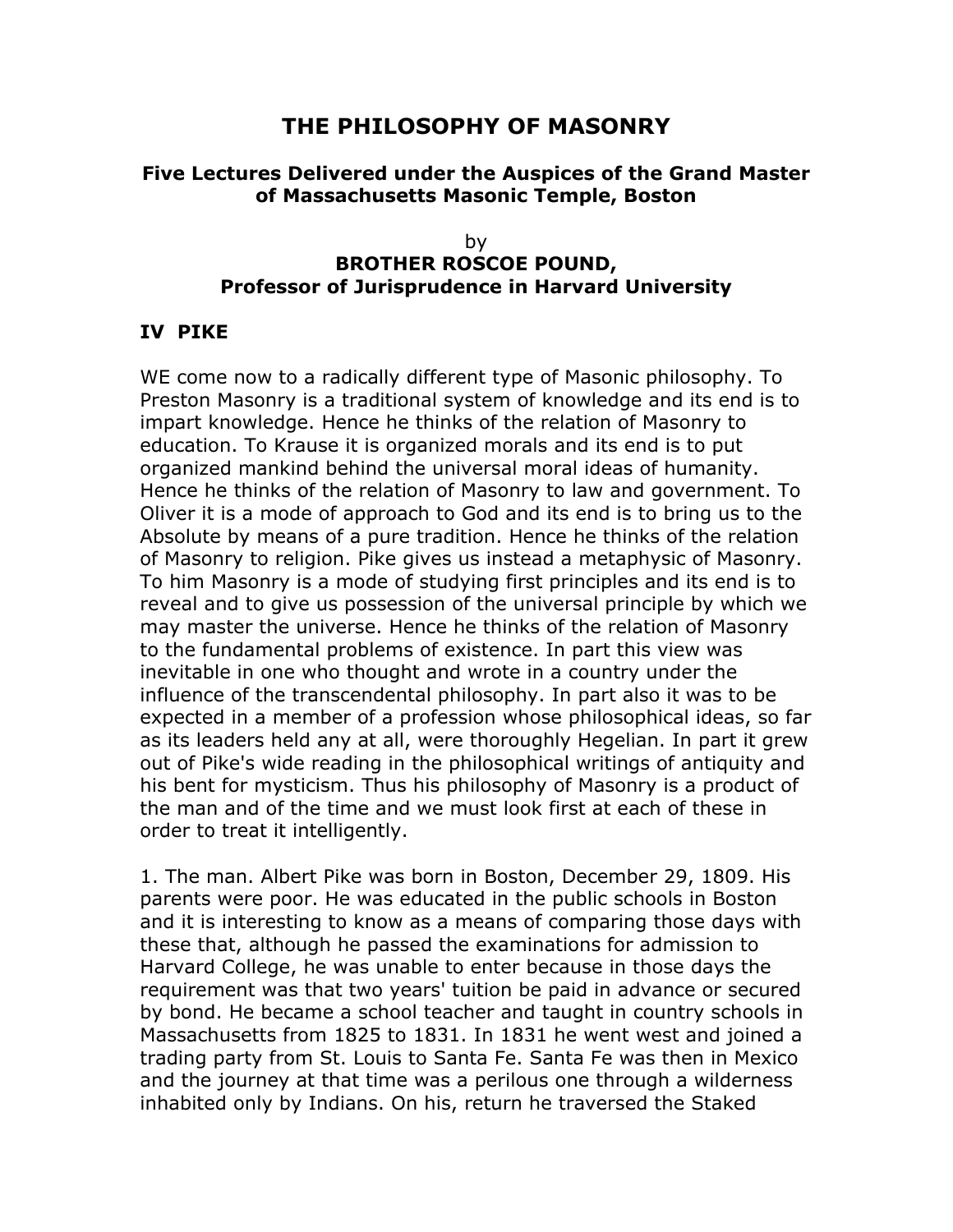Plains and the Indian Territory and settled finally at Van Buren in Arkansas where he opened a school.

At that time political feeling in Arkansas was very bitter. The territory was divided between the Conway party who were politically democrats and in truth were a sort of clan as well, and the Crittenden party who were Whigs politically but were in truth more a personal faction than a political party. Bloodshed was frequent and in many respects there was a feud between the factions quite as much as a political rivalry. The early experience of this era of feud and private war on the frontier is worth remembering in connection with many things in Pike's lectures upon Masonry. Pike was a Whig and as such published in the Whig organ at Little Rock some articles of such force as to attract general attention. Accordingly Crittend, the Whig leader, sought out Pike in his country school-room and induced him to go to Little Rock as one of the editors of the party organ. This was his opportunity and he improved it to the full by studying law while, also at work upon the paper. In 1834 he was admitted to the bar and he rose rapidly to the first rank in the profession in Arkansas. Among his earlier achievements was the preparation of the first revision of the statutes of that state. The book does not bear his name but contemporary accounts tell us that he had the chief part in framing it. By general consent it is a model of what such a work should be.

At the outbreak of the Mexican war Pike entered the service and was in action at Buena Vista. His courage, proved already in the political conflicts of territorial days, was again shown in events that grew out of the campaign in Mexico. Pike felt it his duty to criticise the military conduct of Governor Roane and as a result was compelled to fight a duel. The duel took place over the line in the Indian Territory. Happily it was bloodless and ended in reconciliation. There is good reason to suspect that some traces of this experience are to be seen in his lectures.

From 1853 to 1857 Pike practiced law in New Orleans. Thus he was led to make a diligent and characteristically thorough study of Roman law, the basis of the French law which obtained then, as it does now, in Louisiana. In 1857 he returned to Arkansas and afterward sat upon the supreme bench of that state. At the outbreak of the Civil War he cast his lot with the South. As he had great influence with the Indians he was sent to raise a force in the Indian Territory. In this work he was vigorous and untiring. But his utmost efforts could not make obedient or efficient soldiers out of the large force which he was able to raise. Some of the doings of this force have left a stain upon his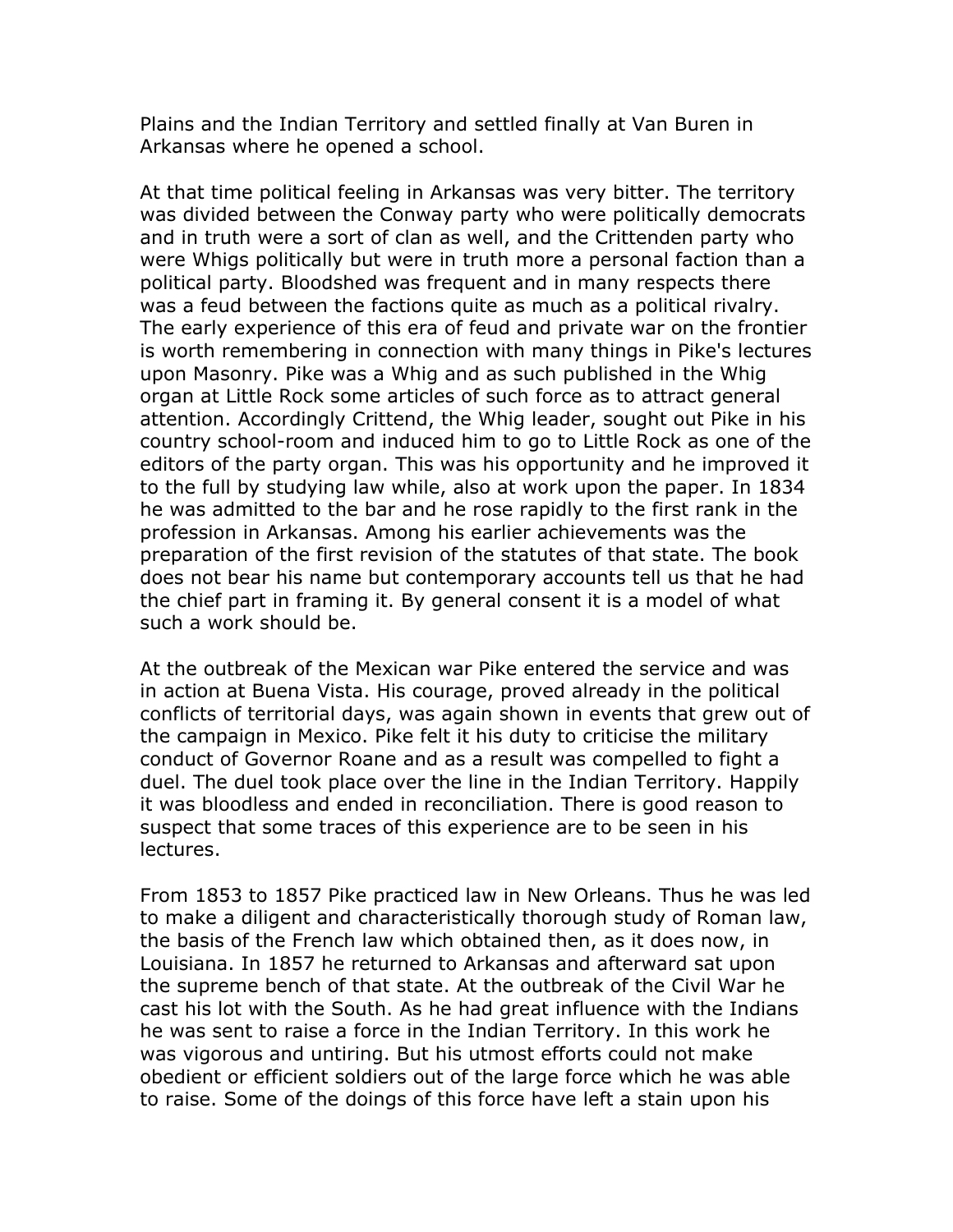memory, which, according to the best authorities obtainable, seems to be undeserved. In truth his experience was not very different from that of the British officers during the Revolution and during the War of 1812 who sought to make military use of Indian allies. In any event the project failed. This experience also has left more than one trace in his Masonic lectures. After the Civil War he practiced law for a time in Memphis. In 1868 he went to Alexandria, Virginia, and in 1870 moved across the river to Washington where he practiced law for twenty-one years. He died in 1891.

Albert Pike was a man of the widest and most varied learning. He was a strong and successful common-law lawyer. He had studied the Roman law to good purpose and left a manuscript of a three-volume book upon the principles of the Roman law which is now in the library of the Supreme Court of the United states. But he had many scholarly interests outside of his profession. He left among his papers a manuscript translation of the Zend Avesta and of the Rig Veda in twenty-two large volumes copiously annotated. Moreover he made some mark as a poet. Some of his poems, particularly a striking one upon the battle of Buena Vista, are still to be found in school readers and his verses were formerly much in vogue. Reviewing his extra-Masonic record for a moment, we see a man born and educated in New England, a pioneer in the southwest in its frontier period, a soldier in two wars, a successful lawyer under each of the two great systems of modern law, for a season judge of a supreme court and withal, though largely self-educated, a man of learning and culture who, along with a treatise upon the principles of Roman law which bore immediately upon his profession, could write verse of some merit and could busy himself in the translation of the great books of Oriental philosophy and religion.

But the field of Pike's most fruitful labors was Masonry. His career as a Mason is too recent and his standing as a Masonic scholar is too wellknown to all of you to call for any statement in this place. But I may remind you that he became Sovereign Grand Commander of the southern jurisdiction in the Scottish Rite in 1859 and devoted the remaining thirty-two years of his life in continually increasing measure to the work of that rite. Excepting Krause no mind of equal caliber has been employed upon the problems of Masonry. And Krause, great scholar and philosopher as he was, had lived only in the cultured serenity of German university towns whereas Pike had lived in staid Boston and turbulent territorial Arkansas, had been compelled by local public opinion to fight in a duel, had fought in two wars and had commanded Indians. Moreover, Krause's Masonic experience was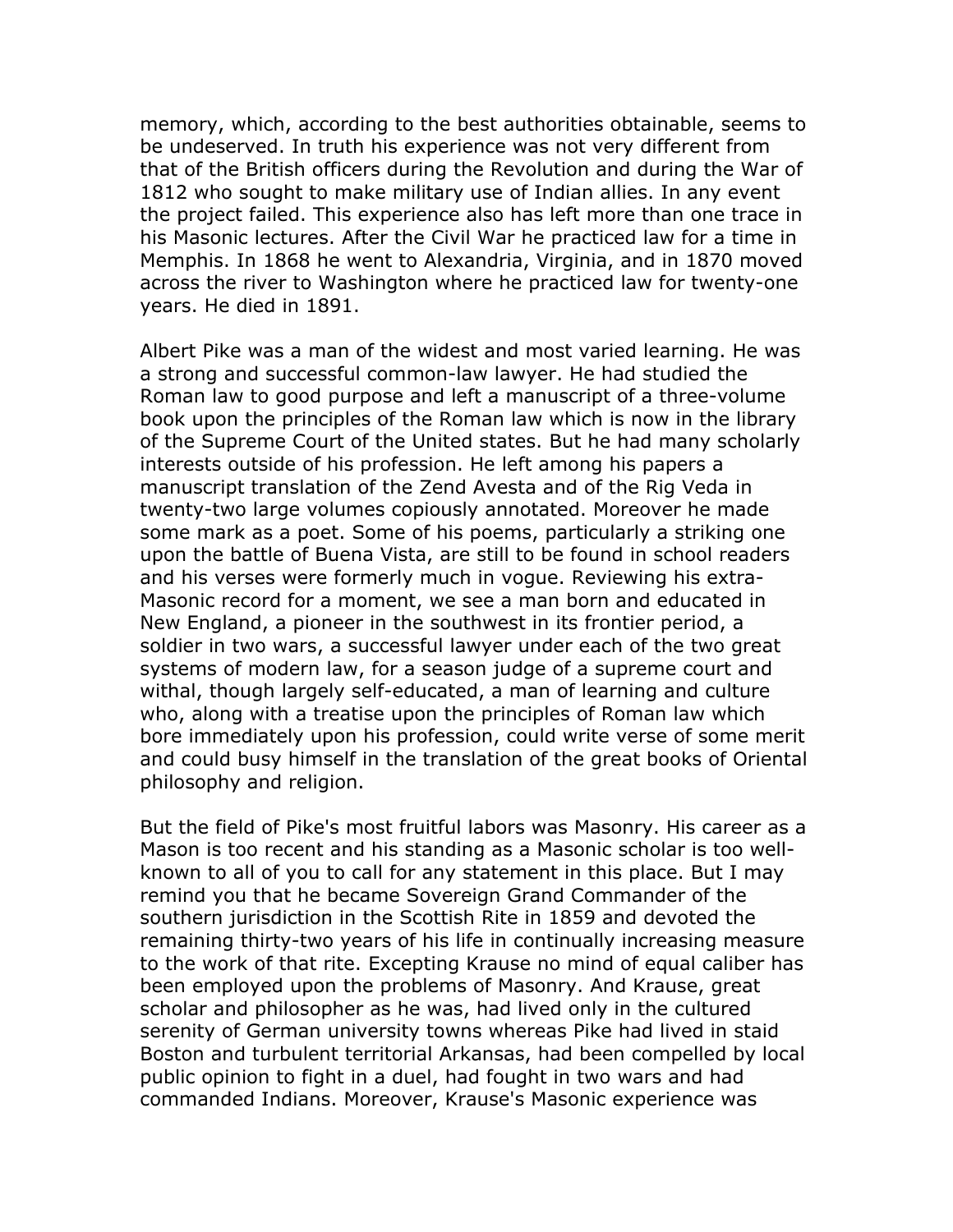negligible in comparison with that of this veteran of American Masonry. Accordingly we need not hesitate to pronounce Albert Pike by far the best qualified by nature, experience of life, Masonic experience and Masonic learning of those who have thought upon the problems of Masonic philosophy.

### 2. Now as to the time.

In the earlier part of his career, Pike was brought into contact with the eighteenth-century political philosophy which became classical in American political thought because it was the philosophy of the framers of our constitutions and bills of rights and entered into the framework of our institutions in their formative period. Also in this part of his career, in his study of law, he came in contact with the eighteenth-century legal philosophy of the American common-law lawyer. In the latter part of his career, in his wide philosophical studies, he was brought into contact with the prevailing metaphysical method of the nineteenth century, with the conception of the Absolute, which governed in English philosophical writing, and with the method of unifying all things by reference to some basic absolute principle which prevailed down to the new century. This same period saw the general rise of materialism in the wake of decay of dogma and the triumphant advance of the natural sciences, and this movement so far affected his thought as to turn him, by way of reaction, to mysticism. Indeed a mystic element is to be found not uncommonly in thoroughgoing idealists. For example the leader of the new school that builds on Hegel's philosophy has been reproved for dragging mysticism into so prosaic a subject as the philosophy of law. But mystics are made by nature, and nature made Pike one of the greatest of them. Hence we may be confident that reaction from materialism merely accentuated an element which in any event would have been prominent in his thinking and writing. Each of the four points of contact with American thought in the nineteenth century requires a moment's consideration.

American political philosophy in the first half of the nineteenth century was a compound of English law and French speculation. Prior to the Revolution in the Declaration of Rights of the Continental Congress the colonists had relied upon the common-law rights of Englishmen as asserted by English lawyers and English judges against the Stuart kings in the seventeenth century. But the Declaration of Independence relied instead upon the natural rights of man, a supposed body of universal, eternal, inalienable rights deduced by reason from the nature of man in the abstract. Under the influence of English thinkers of the seventeenth century and of the Continental philosophy of law in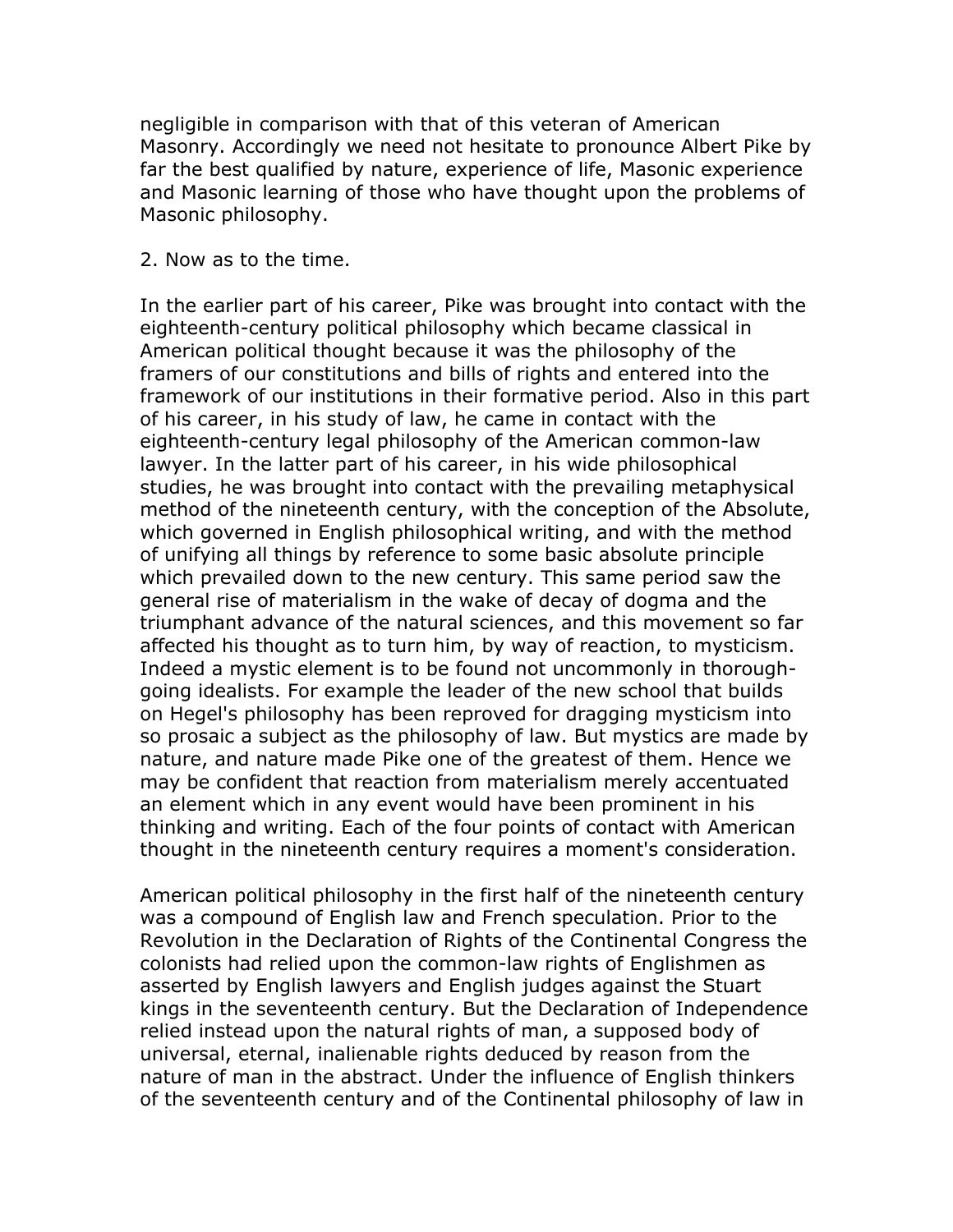the period after Grotius, the French writers of the eighteenth century had developed this theory of natural rights to a high degree, and the founders of our government were deeply read in their writings. But they were also deeply read in Blackstone and in Coke, the oracle of English law. Naturally they combined the general theory of the French speculators and the concrete details of the English lawyers and came to hold that the common-law rights of Englishmen found in their law books were the natural rights of man found in their French political philosophy. Hence in our bills of rights they laid down the former section by section and enacted them in fixed and precise rules on the authority of the latter. This had important consequences for the American legal philosophy which Pike absorbed in the formative period of his study for the bar.

In the contests between the English judges and the Stuart kings the judges had claimed to stand between the rights and liberties of the individual Englishman and arbitrary oppressive action on the part of the crown. When we took over the theory of eternal, inalienable natural rights and combined it with the theory of the English lawyers, the result was a doctrine that law stands and must stand between the individual on the one hand and state and society on the other hand and that its function is to secure the individual in his natural rights against the aggressions and oppressions of organized society. This idea of the mediating function of law, as a reconciling of the individual and the whole, which the lawyer of the last century took for the first article of his creed, is to be seen throughout Pike's lectures and lent itself readily to his generalization of equilibrium or balance as the Ultimate Reality. For if law was a mediation, a harmonizing, a reconciling, and the universe was governed by law, the fundamental principle of the universe was the mediating or harmonizing which he called equilibrium.

When, in his later studies, Pike came upon the metaphysical method of nineteenth-century philosophers, it was easy to confirm the views to which his acquaintance with the classical American political and legal philosophy and his reading of French Masonic writers of the eighteenth century had led him. For the generation that followed Hegel sought to explain the universe as the realization of an idea. History was the unfolding of that idea in human experience. Philosophy was a logical unfolding of the same idea. Hence the quest was for the one fundamental idea of which the seemingly complex order of the phenomenal world was but a manifestation. Hence the task of the philosopher was to unite and reconcile all differences in the Absolute which he reached through this idea. Traces of the transition from the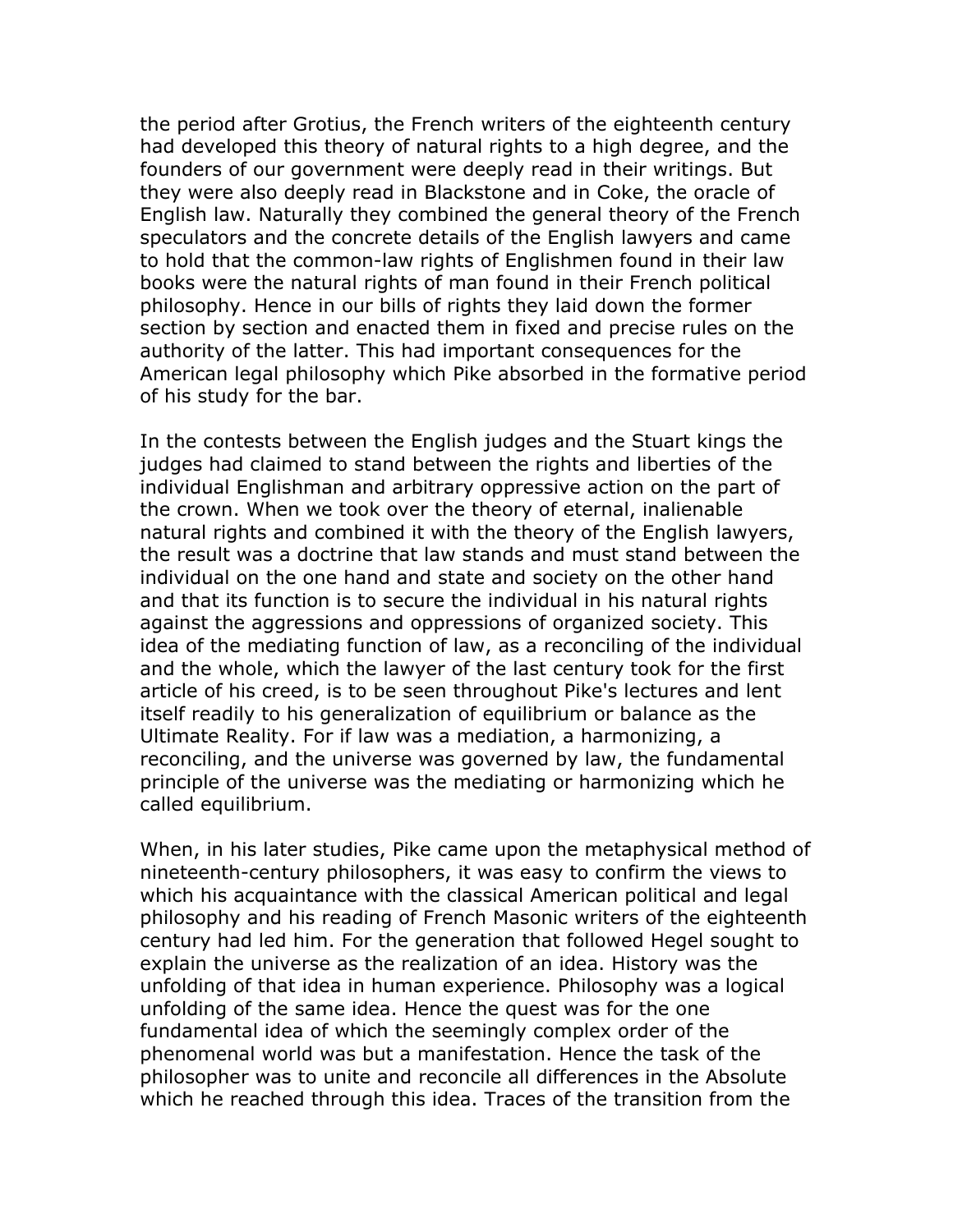legal and political analogy to this metaphysical foundation may be seen here and there in those parts of Morals and Dogma which, we may suspect, remained in their earlier forms despite his repeated and thorough-going revisions.

In his later studies Pike was also compelled to take account of the materialism which held its head so high and with "a mouth speaking great things" grew so confidently dogmatic during the last third of his life. If Pike, who was naturally a mystic, seems sometimes to rely on intuition more than on reason, to put faith, which is self-justifying, at the bottom of knowledge, to find a reality in the occult, and to show a conviction of the relation of the symbol to the thing symbolized, in contrast with the rigorous metaphysic of the lectures where he argues and demonstrates instead of prophesying, we must consider the impatience of an idealist and a mystic with the mechanical universe of the positivists and the economic ethics and belly-philosophy of the materialists which a new generation was asserting all about him.

3. Let us turn now to Pike's Masonic philosophy. Pike did not leave us any compendium of his philosophical views. Hence we cannot, as in the case of Oliver, apprehend them at a glance from a concise exposition. The student of Pike's Masonic philosophy must read and study the teeming pages of Morals and Dogma. After reading and reflection the system of philosophy expounded will make itself felt. But it is quite impossible for the reader to put his finger upon this sentence or that and say here is Pike's philosophy in a nut-shell. For the first thing to bear in mind in reading Morals and Dogma is that we must discriminate closely between what is really Pike and what is not.

Indeed he has told us this himself.

"In preparing this work, the Grand Commander has been about equally Author and Compiler; since he has extracted quite half its contents from the works of the best writers and most philosophic or eloquent thinkers. Perhaps it would have been better and more acceptable, if he had extracted more and written less.

"Still, perhaps half of it is his own; and, in incorporating here the thoughts and words of others, he has continually changed and added to the language, often intermingling, in the same sentences, his own words with theirs."

In some measure the author is unjust to himself in this statement. In a sense the book is all his own. He read and digested everything. He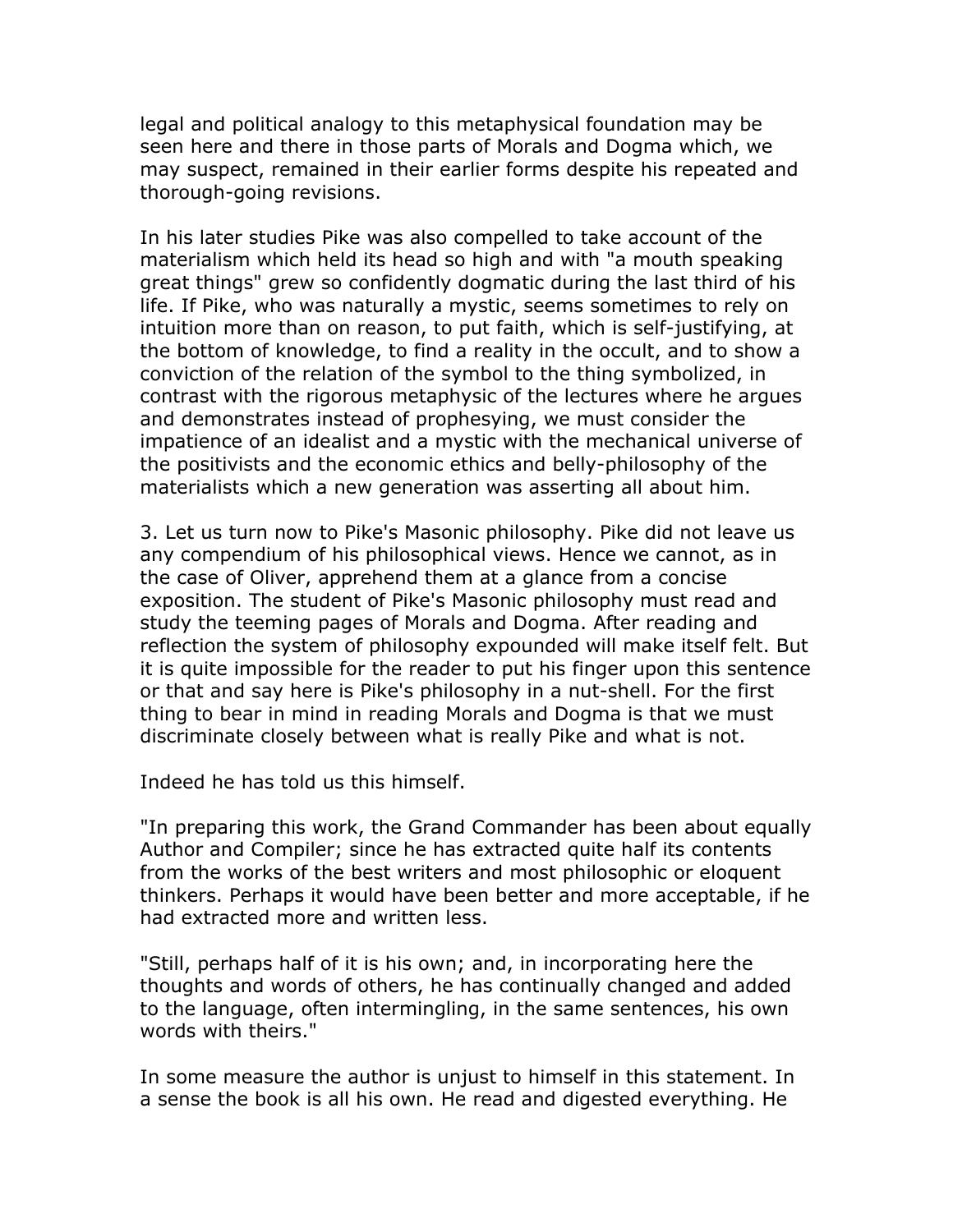assimilated it. He made it part of himself and worked it into his system. But for this very reason texts from Pike and excepts from Morals and Dogma are more than usually deceptive. We may fasten almost any philosophical idea upon him if we proceed in this way. We may refute almost any page by any other page if we look simply at the surface and do not distinguish matter which he is adapting or is making use of to illustrate the development of thought upon the subject from dogmatic statements of his philosophy. Morals and Dogma must be read and interpreted as a unit. As Immanuel Kant said of his own writings, it is a book to think through not merely to read through.

Three contributions of the first moment to Masonic science deserve to be noted before taking up Pike's philosophy of Masonry in detail. In the first place Pike was the apostle of liberty of interpretation. He insisted in season and out of season that no infallible authority speaking ex cathedra could bind the individual Mason to this or that interpretation of the traditional symbols of the Craft. He taught that the individual Mason instead of receiving a pre-digested Masonry ladled out to him by another should make his own Masonry for himself by study and reflection upon the work and the symbols. Thus he stood for thorough going individual Masonic development. He stood for a Masonry built up within each Mason by himself and for himself on the solid foundation of internal conviction. This Masonic Protestantism, as it might well be called, is especially interesting in one who was so thoroughly filled with French writings upon Masonry. Secondly he gave us a genuine interpretation of the symbols which came into Masonry through the hermetic philosophers. Hutchinson and Preston and even Oliver in many cases did not understand these symbols at all. Indeed Preston was much less interested in what they really were than in how they might be made instruments of education in his time and place. Accordingly Preston and Oliver gave currency to inadequate and often ignorant explanations of ancient symbols. Pike studied their history and development. He mastered their spirit and perceived their place in the evolution of human thinking. Hence he was able to replace the crude symbolism of the end of the eighteenth century by a real science of Masonic symbols. In the third place not only did he interpret our symbols but he enriched the symbolism of the Craft from a profound acquaintance with the ancient and modern literature of symbolism and mysticism. Thus he made us aware that the science of Masonic symbols is but part of a much wider subject, that it is not selfsufficient and that the serious Masonic Student has much more to study than he can find within the covers of an exclusively Masonic library.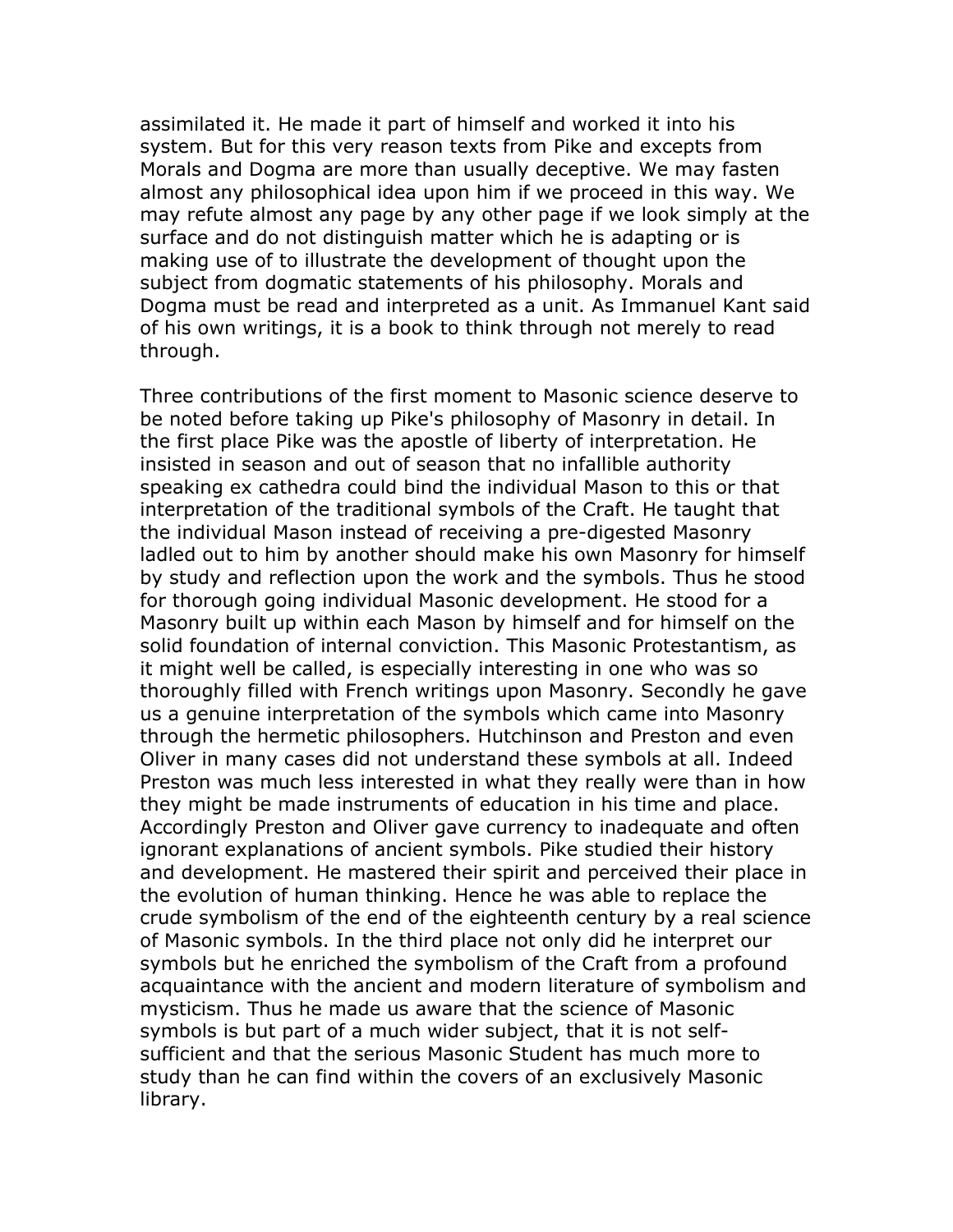I can do no more than give you a key to what I conceive to be Pike's philosophy of Masonry. Perhaps the first point to make is that in nineteenth-century America philosophy was regarded, under the influence of Herbert Spencer, as the unification of knowledge. Moreover the metaphysical method of the first half of the nineteenth century, when Pike's ideas were formative, was to endeavor to explain everything in a "speculative, metaphysical way by a spiritual, logical principle." But it so happened that all antiquity had been making a like search for the One but for a different sort of One. The earlier Greek philosophers sought a single element to which the whole universe might be reduced. The Ionian philosophers sought to find such elements in air or fire or water or, as one of them put it, "a primordial slime." Oriental thinkers had usually sought an absolute word which was to be the key of all things. Others among the ancients had sought an absolute principle. With vast labor Pike brings together all that ancient and Oriental peoples thought and wrote and all that mystics have since thought and written with the ideas of the Orient and of antiquity as a basis and upon this foundation he sets forth to work out a system of his own.

Pike starts with a triad. This is suggested by the ancient conception of the number three as the symbol of completion or perfection. The singular, the dual and the plural, the odd and even added, was thought of as a complete system of numbers. Hence the number three was perfection in its simplest form; it was the type or the symbol of perfection. He finds a triad everywhere in ancient thought and in every system of the occult and in every mystic philosophy. He finds it also in all Masonic symbolism and from end to end in our lectures. Accordingly he seeks to show that in its essentials this triad is at all times and in all its forms the same triad. Wisdom, strength, beauty; intelligence, force, harmony; reason, will, action; morals, law, social order; faith, hope, charity; equality, liberty, fraternity--all these he shows are the same triad in various forms. There is a fruitful passive principle which is energized and made productive by an active, creative principle and there is a product. As he shows, Osiris, Isis and Horus symbolize this with the Egyptians and he traces the same reduction of the universe to these fundamental through every type of ancient mystery and all mystic speculation. In Morals and Dogma he makes all manner of application of this idea to politics, to morals and to religion. He carries it into every type of human spiritual activity and gives the most copious and learned illustrations.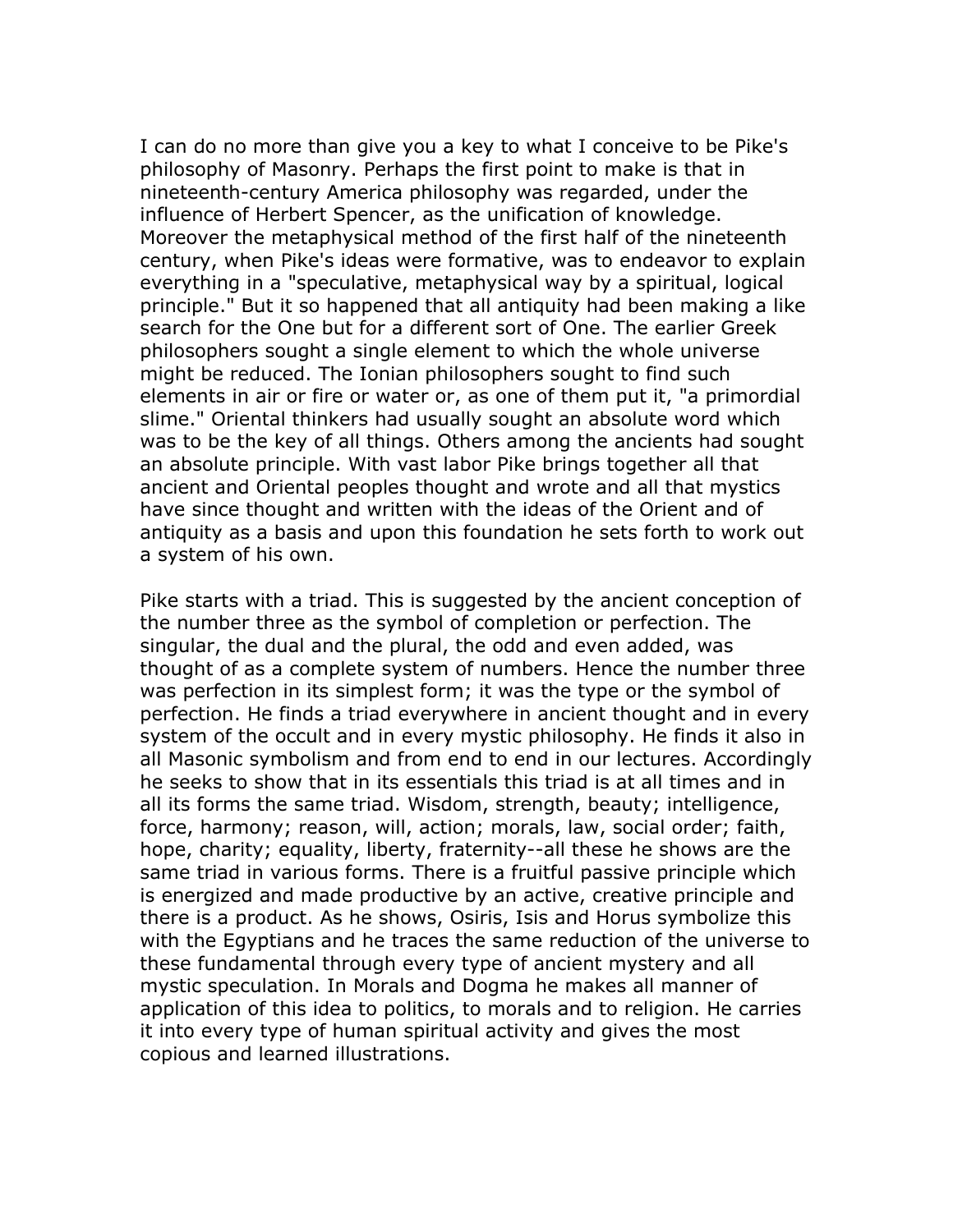But this of itself would be barren and would end in pluralism. Accordingly he conceives that these three things are emanations, or better, are manifestations of the Absolute. This idea again he subjects to the test of application to all that has been thought and written by mystics down to his time. We find a unity in the Absolute. But how do we unify the manifold, the infinite manifestations of the Absolute in our experience ? Is there here some one principle? Pike says there is and that this unifying principle is equilibrium or balance. The result of the action of creative, active energy and productive, passive receptivity is in the end a harmony, a balance, an equilibrium. He then applies this idea of equilibrium to every field of thought. One example will suffice.

"It is the Secret of the Universal Equilibrium:-- "Of that Equilibrium in the Deity, between the Infinite Divine Wisdom and the Infinite Divine Power, from which result the Stability of the Universe, the unchangeableness of the Divine Law, and the Principles of Truth, Justice, and Right which are a part of it; ...

"Of that Equilibrium also, between the Infinite Divine Justice and the Infinite Divine Mercy, the result of which is the Infinite Divine Equity, and the M oral Harmony or Beauty of the Universe. By it the endurance of created and imperfect natures in the presence of a Perfect Deity is made possible;

"Of that Equilibrium between Necessity and Liberty, between the action of the Divine Omnipotence and the Free-will of man, by which vices and base actions, and ungenerous thoughts and words are crimes and wrongs, justly punished by the law of cause and consequence, though nothing in the Universe can happen or be done contrary to the will of God; and without which co-existence of Liberty and Necessity, of Freewill in the creature and Omnipotence in the Creator, there could be no religion, nor any law of right and wrong, or merit and demerit, nor any justice in human punishments or penal laws.

"Of that Equilibrium between Good and Evil, and Light and Darkness in the world, which assures us that all is the work of the Infinite Wisdom and of an Infinite Love; and that there is no rebellious demon of Evil, or Principle of Darkness co-existent and in eternal controversy with God, or the Principle of Light and of Good: by attaining to the knowledge of which equilibrium we can, through Faith, see that the existence of Evil, sin, Suffering, and Sorrow in the world, is consistent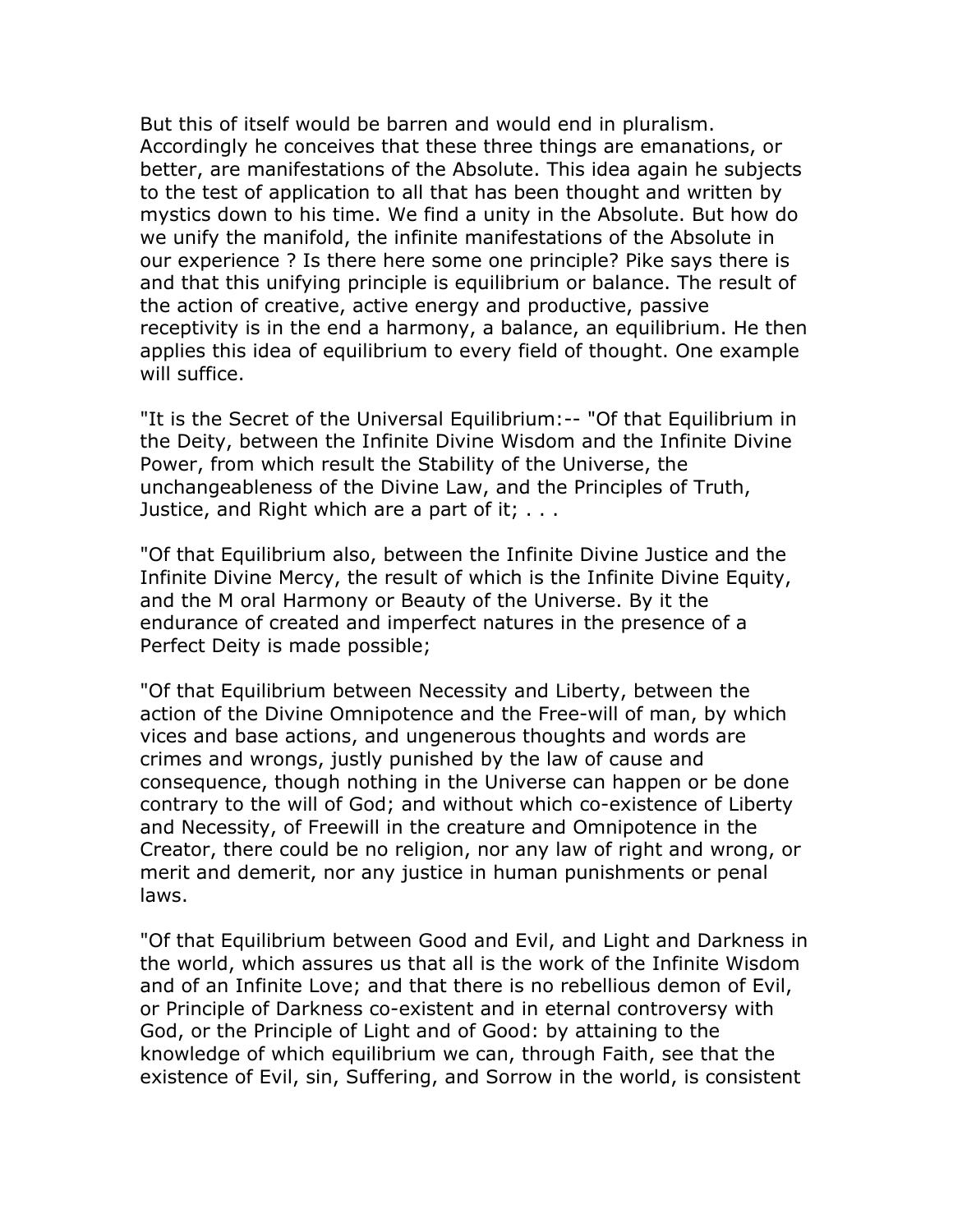with the Infinite Goodness as well as with the Infinite Wisdom of the Almighty.

"Sympathy and Antipathy, Attraction and Repulsion, each a Force of nature, are contraries, in the souls of men and in the universe of spheres and worlds; and from the action and opposition of each against the other, result Harmony, and that movement which is the Life of the Universe and the Soul alike...

"Of that Equilibrium between Authority and Individual Action which constitutes Free Government, by settling on immutable foundations Liberty with Obedience to Law, Equality with Subjection to Authority, and Fraternity with Subordination to the wisest and the Best: and of that Equilibrium between the Active Energy of the Will of the Present, expressed by the Vote of the People, and the Passive Stability and Permanence of the Will of the Past, expressed in constitutions of government, written or unwritten, and in the laws and customs, gray with age and sanctified by time, as precedents and authority;

"And, finally, of that Equilibrium, possible in ourselves, and which Masonry incessantly labors to accomplish in its Initiates, and demands of its Adepts and Princes (else unworthy of their titles), between the Spiritual and Divine and the Material and Human in man; between the Intellect, Reason, and Moral Sense on one side, and the Appetites and Passions on the other, from which result the Harmony and Beauty of a well-regulated life."

Well, we have got our idea of equilibrium and the profane will say: What of it ? Pike would answer that this universal unifying principle is the light of which all men in all ages have been in search, the light which we seek as Masons. Hence we get our answers to the fundamental problems of Masonic philosophy.

1. What is the end of Masonry? What is the purpose for which it exists? Pike would answer: the immediate end is the pursuit of light. But light means here attainment of the fundamental principle of the universe and bringing of ourselves into the harmony, the ultimate unity which alone is real. Hence the ultimate end is to lead us to the Absolute- interpreted by our individual creed if we like but recognized as the final unity into which all things merge and with which in the end all things must accord. You will see here at once a purely philosophical version of what, with Oliver, was purely religious.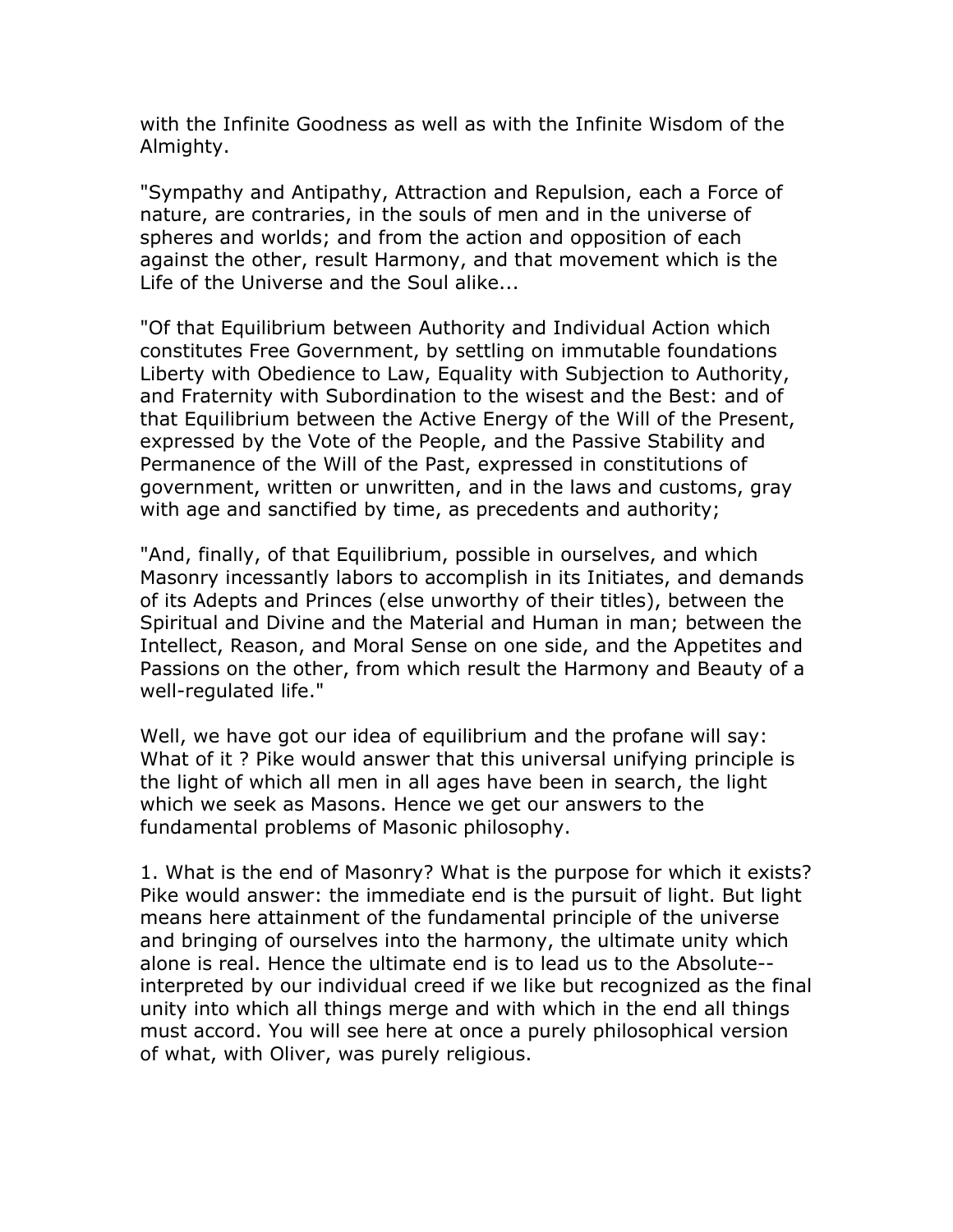2. What is the relation of Masonry to other human institutions and particularly to the state and to religion? He would answer it seeks to interpret them to us, to make them more vital for us, to make them more efficacious for their purposes by showing the ultimate reality of which they are manifestations. It teaches us that there is but one Absolute and that everything short of that Absolute is relative; is but a manifestation, so that creeds and dogmas, political or religious, are but interpretations. It teaches us to make our own interpretation for ourselves. It teaches us to save ourselves by finding for ourselves the ultimate principle by which we shall come to the real. In other words, it is the universal institution of which other spiritual, moral and social institutions are local and temporary phases.

3. How does Masonry seek to reach these ends? He would say by a system of allegories and of symbols handed down from antiquity which we are to study and upon which we are to reflect until they reveal the light to each of us individually. Masonry preserves these symbols and acts out these allegories for us. But the responsibility of reaching the real through them is upon each of us. Each of us has the duty of using this wonderful heritage from antiquity for himself. Masonry in Pike's view does not offer us predigested food. It offers us a wholesome fare which we must digest for ourselves. But what a feast ! It is nothing less than the whole history of human search for reality. And through it he conceives, through mastery of it, we shall master the universe.

### CHARGE GIVEN TO THE CANDIDATE BY HIS FATHER.

After the Candidate Had Received the "Third Degree."

MY SON--Tonight you become a member of an order--not only of friends but of brothers. In your after-life as you master its teachings, and experience its good influences, you will have a great mental growth.

Masonry fosters only the right doers; its principles, its teachings, its mysteries--all tend to the elevation of man.

Masonry gives maturity to the good character, and character may be likened to a universal bank; The deposits that are made in the bank of character bear an eternal interest; no thief can steal them, no panic can dissipate them.